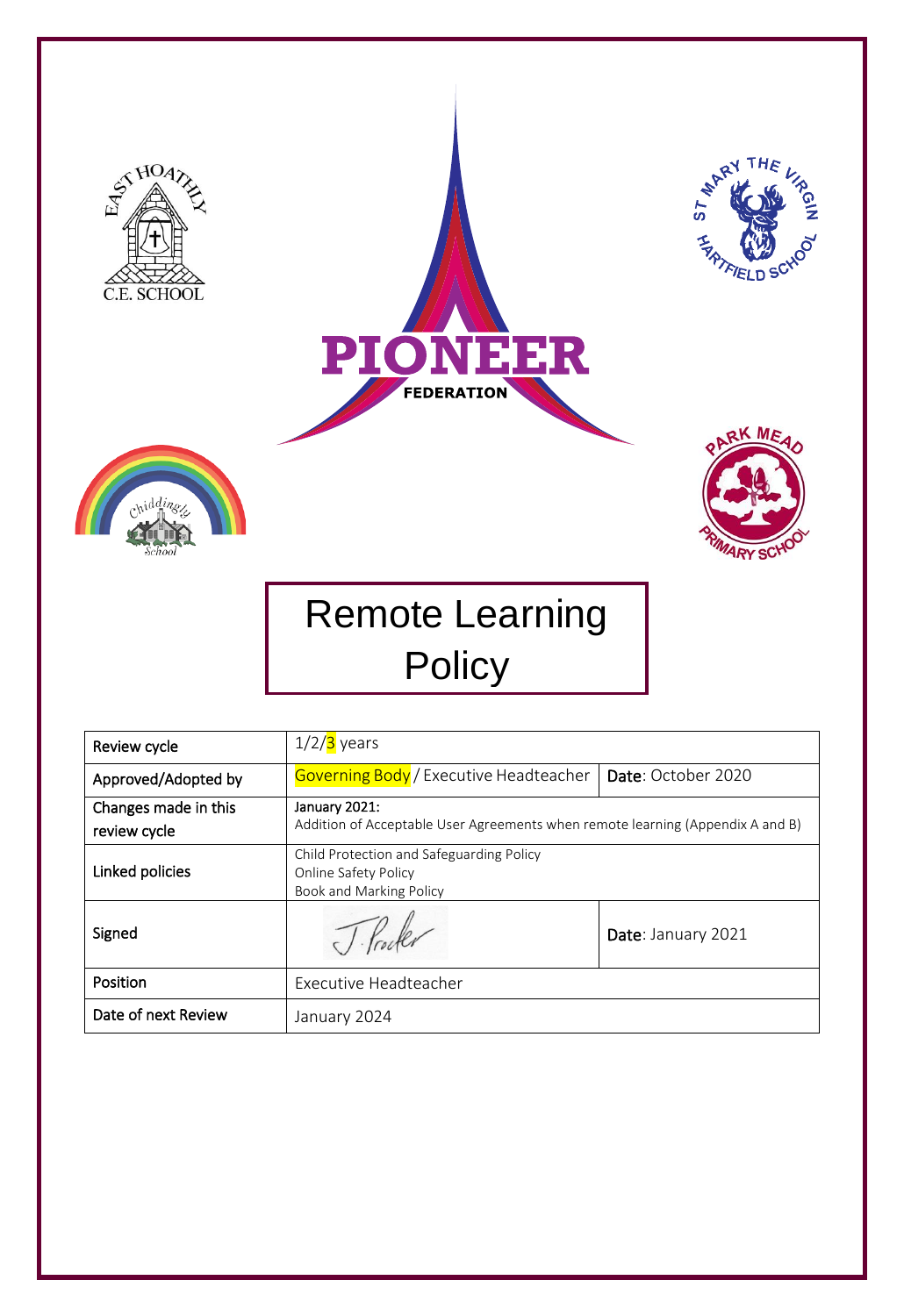#### 'Remote Learning' refers to the provision of work, teacher support, assessment and feedback from teachers to pupils in the event that normal lessons are unable to be delivered 'face-to-face' as normal.

This Remote Learning Policy details the procedures and policy for how Pioneer Federation will continue to provide education and support to our children from home. This policy will be referred to in the instance that a class 'bubble' (or more than one) is required to work from home, or during a period of long-term, wider school closures.

All teaching and learning will be set, marked and assessed using the school website and Google Classroom. This will allow staff to keep in daily contact, in a professional and confidential manner, with their class. Teachers will be able to schedule learning in a timetable that does not overwhelm our children. Teaching and learning can be tailored, changed and updated as time progresses, allowing for replication of classroom activity to the best of our ability. In all communications, we will prioritise the wellbeing of our community and the continuation of the high standards of education of our children.

# 1. Aims

This remote learning policy for staff aims to:

- Ensure consistency in the school's approach to remote and online learning
- Set out expectations for all members of the school community with regards to remote learning
- Provide appropriate guidelines for data protection and safeguarding.

# 2. Roles and responsibilities

## 2.1 Teachers

Teachers must be available between 8:30am and 3:15pm. If teachers are unable to work for any reason during this time (e.g. due to illness) they should report this using the normal procedures before 7:00am.

Teachers are responsible for:

- Holding a 'registration' session at the beginning of each day to welcome the children to the day's learning and give an overview explanation and an end of the day session to share work or read a story.
- Setting differentiated maths, literacy and a foundation subject activity daily.
- Creating a weekly timetable of work for their class. This must include subjects from across the curriculum.
- Provide feedback on work that is handed in with positive comments and ways forward in line with the Book and Marking Policy.
- Ensure that Online Safety tasks are set weekly, utilising the '[thinkuknow](https://www.thinkuknow.co.uk/)' website and PurpleMash, recognising that as children are spending more time online when working from home, online safety is of paramount importance.
- Responding promptly to email queries.
- Organising tutorials 1:1, or in small groups, with those children with whom they recognise needs extra support with a task or subject area.
- Ensuring that all contact with families is professional, polite and encouraging.
- Attending virtual meetings with staff, parents and pupils.
- Ensuring that when on video calls, there are always at least two adults present.

## 2.2 Teaching Assistants

Teaching Assistants must be available during their usual working hours. If teachers are unable to work for any reason during this time (e.g. due to illness) they should report this using the normal procedures before 7:00am. During this time, Teaching Assistants are expected to:

- Check class and work emails regularly, and respond promptly.
- Support pupils with learning remotely, as directed by their class teacher, SLT or SENDCO.
- Attend virtual meetings with teachers, parents and pupils.
- Organise tutorials 1:1, or in small groups, with children who needs extra support, ensuring there are always two adults present.
- Ensure that when on video calls, there are always at least two adults present.

## 2.3 Subject Leaders

Alongside their teaching responsibilities, as outlined above, subject leads are responsible for:

- Monitoring the work set by teachers in their subject
- Review your current subject in light of the home learning that took place in the Summer Term

## 2.4 Heads of School and Assistant Headteachers

Alongside any teaching responsibilities, members of the Senior Leadership Team (SLT) are responsible for:

- Co-ordinating the remote learning approach across the individual schools.
- Joining in with each class registration session at least once weekly.
- Monitoring the effectiveness of remote learning.
- Reviewing work set by teachers weekly.
- Checking in with staff wellbeing and ensuring that workload is manageable.
- Monitoring email correspondence between parents and teachers.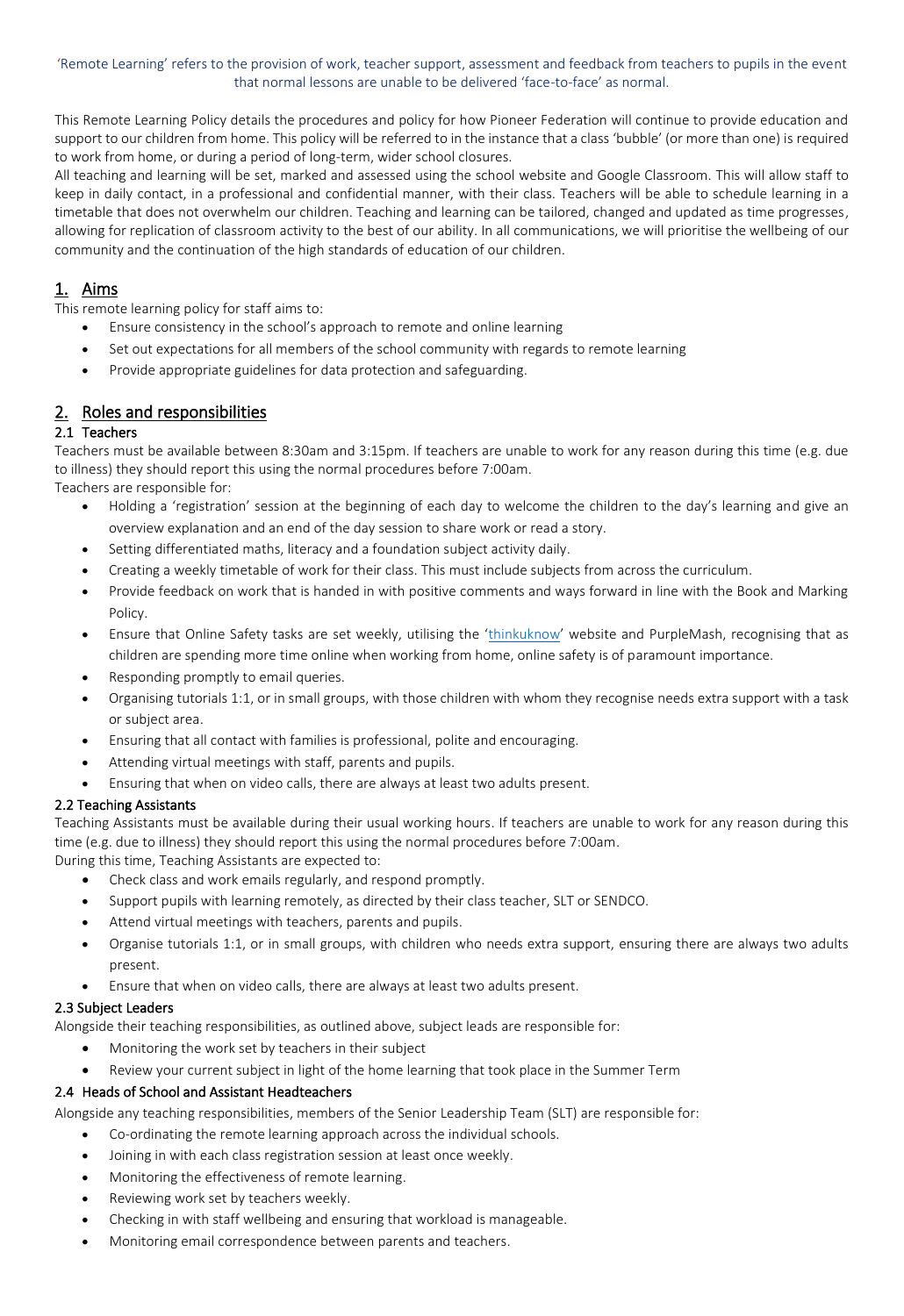• Monitoring the security of remote learning systems, including data protection and safeguarding considerations.

## 2.5 Designated Safeguarding Leads

The DSL is responsible for:

- Maintaining contact, collating, passing on information and responding to any concerns.
- Ensuring the vulnerable children contact log is updated by those identified and key families are contacted weekly.
- Following protocol as detailed in the [Child Protection and Safeguarding Policy.](https://hartfieldschool.co.uk/wp-content/uploads/2020/09/SMV-Safeguarding-policy-Website.pdf)

### 2.6 Pupils and Parents

- We expect pupils to:
	- Be present for the morning and afternoon registration live Google-Meet.
	- Complete the maths, literacy and foundation subject task daily and hand it in by the due date set.
	- Try their hardest in their learning and have a growth-mindset approach to tasks they find difficult.

• Contact their teachers and teaching assistant if they are finding a task difficult and need some extra help. We expect parents to:

- Support their children in their daily tasks and ensure they are part of the daily registration Google Meets.
- Contact teachers and teaching assistants for support or advice whenever needed.
- Never screenshot or copying any information, messages or posts to share on social media or any other platform.
- Be present for 1:1 or small group tutorials so the support given by the teacher can be continued at home.

### 2.7 Governing board

The Governing Body is responsible for:

- Monitoring the school's approach to providing remote learning to ensure education remains as high quality as possible.
- Ensuring that staff are certain that systems are appropriately secure, for both data protection and safeguarding reasons.
- Ensuring that SLT and teacher workload remains manageable and that the wellbeing of staff is a priority.

# 3. Data protection

## 3.1 Accessing personal data

All staff have access to 'MyConcern' to record any parent contact or concerns about children: this is accessed via a secure password. Teachers are able to access parent contact details via SIMS and MediTracker using a secure password. All staff must ensure that they log out of any programmes containing personal data when it is no longer in use. SLT have the ability to locate personal details of families when required through securely accessing SIMS. SLT are not to share their access permissions with other members of staff. School laptops and iPads are the school's preferred devices to be used when accessing any personal information on pupils.

#### 3.2 Sharing personal data

Staff members may need to collect and/or share personal data such as emails or phone numbers as part of the remote learning system. Such collection of personal data applies to our functions as a school and does not require explicit permissions. While this may be necessary, staff are reminded to collect and/or share as little personal data as possible online.

#### 3.3 Keeping devices secure

All staff members will take appropriate steps to ensure their devices remain secure. This includes, but is not limited to:

- Keeping the device password-protected strong passwords are at least 8 characters, with a combination of upper and lower-case letters, numbers and special characters (e.g. asterisk or currency symbol).
- Ensuring the hard drive is encrypted this means if the device is lost or stolen, no one can access the files stored on the hard drive by attaching it to a new device.
- Making sure the device locks if left inactive for a period of time and manually screen locked each time the computer is left unattended.
- Not sharing the device among family or friends.

## 4. Safeguarding

Throughout any periods of Remote Learning, our Child Protection and Safeguarding Policy and Online Safety Policy will be referred to regularly. If any member of our school community has a concern about a child, they must contact the Designated Safeguarding Lead at the school as soon as possible.

St Mary's: [dsl-smv@pioneerfederation.co.uk](mailto:dsl-smv@pioneerfederation.co.uk) The Designated Safeguarding Leads for St Mary's are Miss Hare, Miss Banks and Mr Procter.

East Hoathly: [dsl@easthoathly.e-sussex.sch.uk](mailto:dsl@easthoathly.e-sussex.sch.uk) The Designated Safeguarding Leads for East Hoathly are Miss Lewis, Mr Procter, Miss Denney and Mrs Healy.

Chiddingly[: dsl@chiddingly.e-sussex.sch.uk](mailto:dsl@chiddingly.e-sussex.sch.uk) The Designated Safeguarding Leads for Chiddingly are Mrs Vile, Mr Cline and Mr Procter. If it is outside of school hours, you can also contact SPOA (Single Point of Advice) on 01273 335905 or get in touch with Childline on 0800 1111 or visit thei[r website](https://www.childline.org.uk/) for further advice.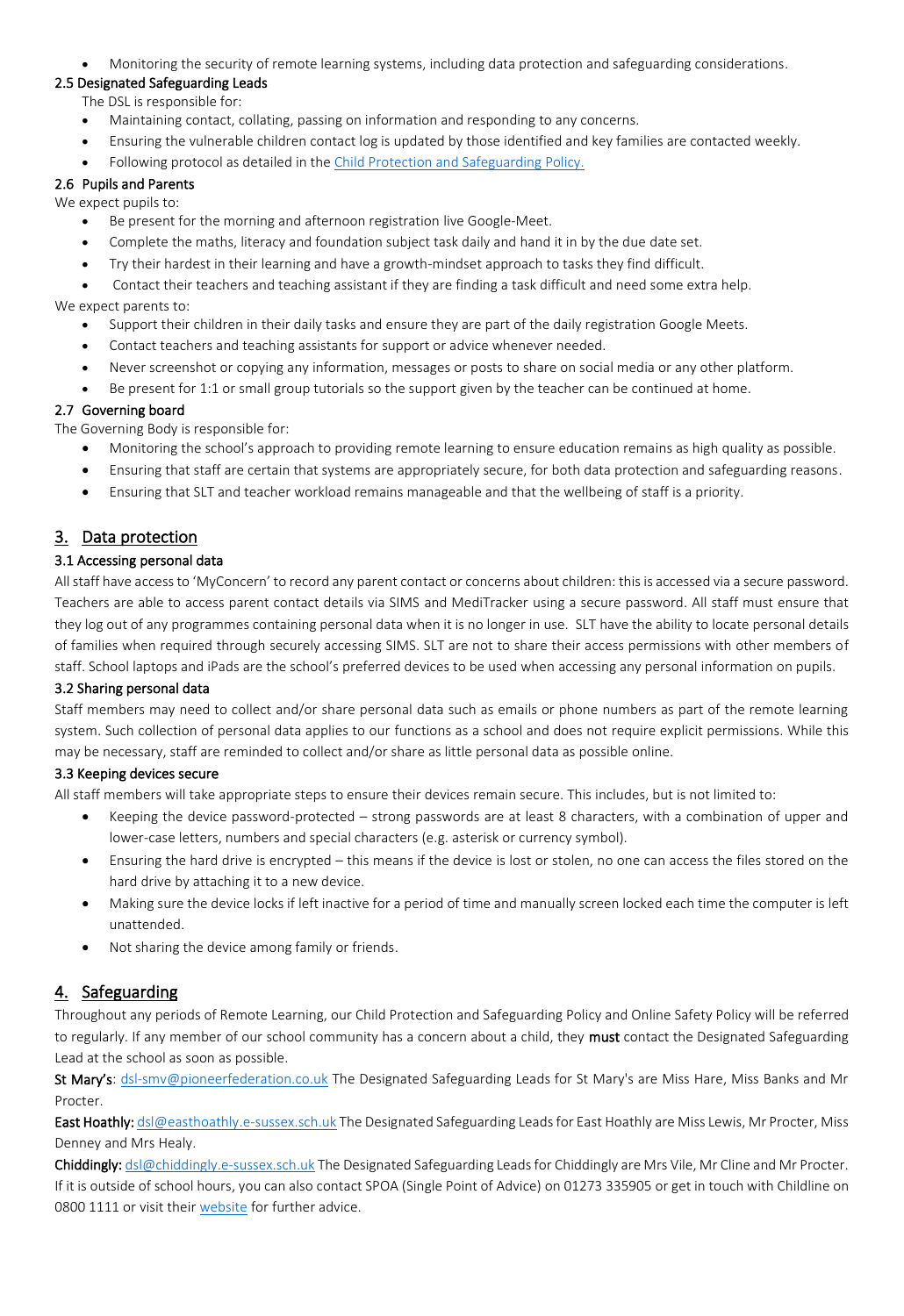# 5. In practice

What does remote learning look like in practice at Pioneer Federation schools?

We teach the same curriculum remotely as we do in school where possible and appropriate. However, we have needed to make some adaptations to some subjects. For example; PE lessons linked to games will not be centred around team sport but around fitness and individual skills; Music lessons will only incorporate the use of instruments if they are accessible or easily made from home; Science investigations will be adapted to ensure resources are used that are likely to be held in the home.

If devices are required to ensure access to Google Classrooms is possible, the school have a lending scheme in place which families can apply to. Printed materials can also be provided and class teachers/office staff can organise this. Photographs of completed work can be emailed or packs of printed work returned to school for feedback.

Feedback is given through Google Classrooms, email or verbally through 1:1 or plenary sessions. Children are expected to complete and turn in learning tasks set daily, although special arrangements can be made in liaison with SLT and class teachers for individuals if required. Children with additional needs will be supported by the class teacher, TA, SENCO through 1:1 support, bespoke activities and differentiated learning tasks.

## Every class:

Morning: 15-20 minute morning introductory session Afternoon: 15-20 minute plenary session, sharing learning and assessment of need for the next day. Drop in: 45-60 minute drop in session for 1:1 or group support.

KS2: a minimum of 4 hours of learning per day is provided through a combination of live teaching, recorded lessons and independent learning. This will include a daily maths and English lesson and at least one lesson from a Foundation subject. Children are expected to partake in at least 30 minutes of independent reading each day. Optional extra activities are included in the provision to allow for further extended learning (through recorded assemblies, challenge activities and worship activities for church schools)

KS1: a minimum of 3 hours of learning per day is provided through a combination of live teaching, recorded lessons and independent learning. This will include a daily maths and English lesson (which will include phonics learning) and at least one lesson from a Foundation subject. Children are expected to read to an adult every day. Optional extra activities are included in the provision to allow for further extended learning (through recorded assemblies, challenge activities and worship activities for church schools)

EYFS: a minimum of 2 hours of learning activities per day is provided through a combination of live teaching, recorded lessons and independent learning. This will include a daily phonics lesson, an adult-led activity and options for child-led learning at home. Children are expected to read to an adult every day. Optional extra activities are included in the provision to allow for further extended learning (through recorded assemblies, challenge activities and worship activities for church schools)

## 6. Engagement

Pioneer Federation schools will be tracking the engagement of children and the learning activities on a weekly basis and this will be monitored by SLT and SENCOs. Teaching teams will indicate the level of engagement from the child by using a scale:

3- Full engagement: child is present online and learning has been submitted for all or most lessons (either through Google Classrooms or through another, pre-arranged, method)

2 – Some engagement: child is sometimes present online and learning has been submitted for some classes (either through Google Classrooms or through another, pre-arranged, method)

1 – Limited or no engagement: child has not been present online (or very limited presence), other communication has not been received and limited or no work has been submitted.

C can be added to any grade to indicate communication has been received by staff, other arrangement are in place and families do not need to be contacted.

This tracker, alongside our registers which are taken for safeguarding reasons, allows school to measure the engagement of individual children with their learning. Pupils of concern are brought to weekly SLT meetings from staff briefings and next steps for support and contact will be planned. Communication with children who are not engaging as expected will be led by class teachers, SLT and SENCOs.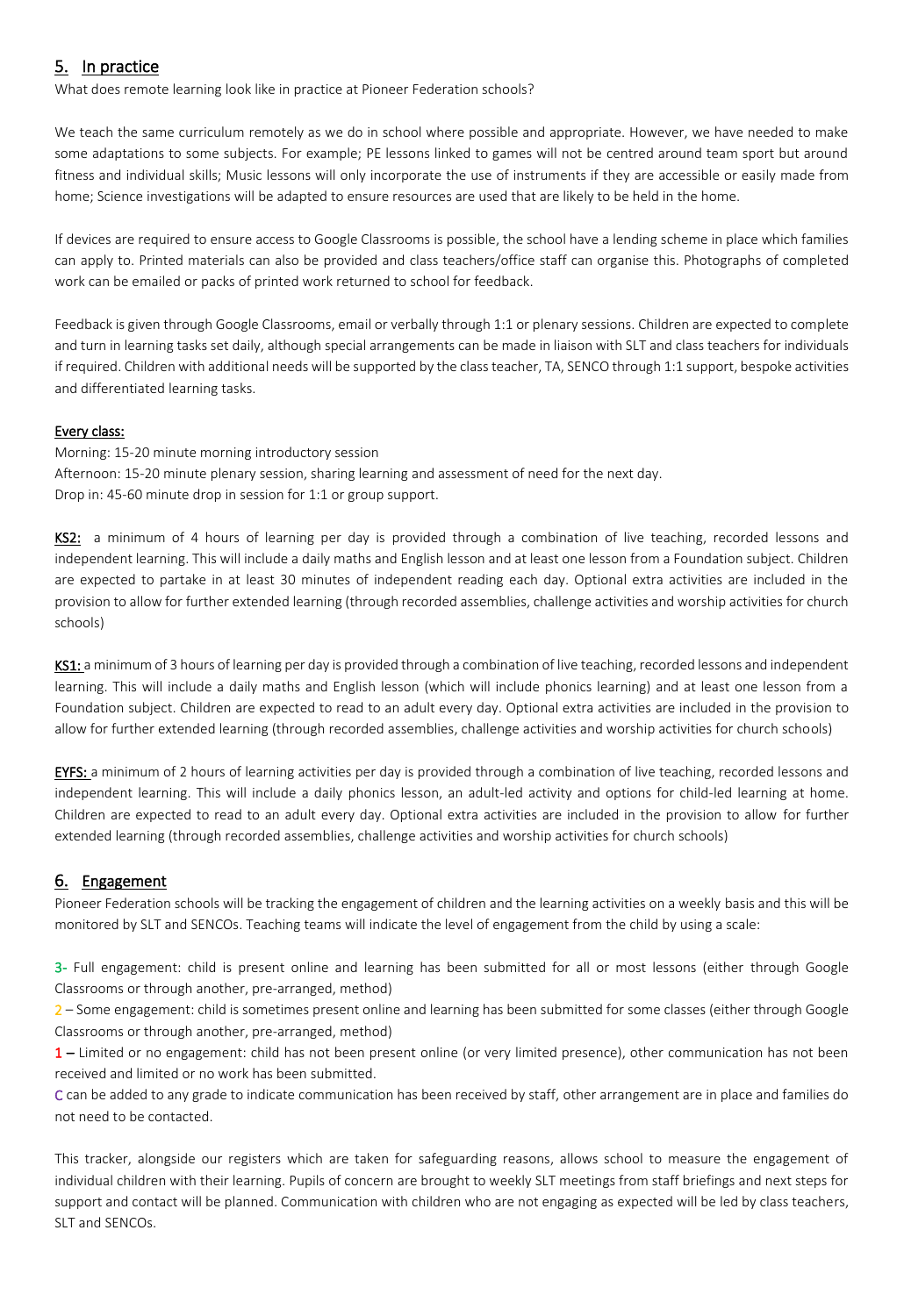# 7. Progress and Assessment

Children's learning will be assessed formatively through live sessions and the marking of submitted learning activities. Pupils who are identified as requiring further support or need to re-visit areas of learning are invited to support sessions with teachers and/or TAs in the following days.

Children's learning will be assessed summatively through fortnightly maths and reading quizzes, tests, comprehension questions and assessed pieces of writing. Termly topic quizzes will also be completed to assess key learning from foundation subjects. Children and parents will be instructed that these tasks should be completed independently so that teachers can have a clear understanding of progress and learning gaps. Commentary documents run alongside these (either through Google Classrooms or as a separate record) so that teachers can consider the needs of groups or individuals and use this information to inform planning. An online data system will be updated at least fortnightly and then information used to track progress.

Pupil progress meetings will take place termly, as planned. Pupils requiring support and intervention will be identified and these will occur virtually through 1:1 or small group sessions, differentiated learning activities or additional resources sent home. Leaders will be using the assessment and tracking information to ensure effective learning is happening and progress is being made for all groups of children. This will then be shared with governors and the Local Authority in line with standard protocol.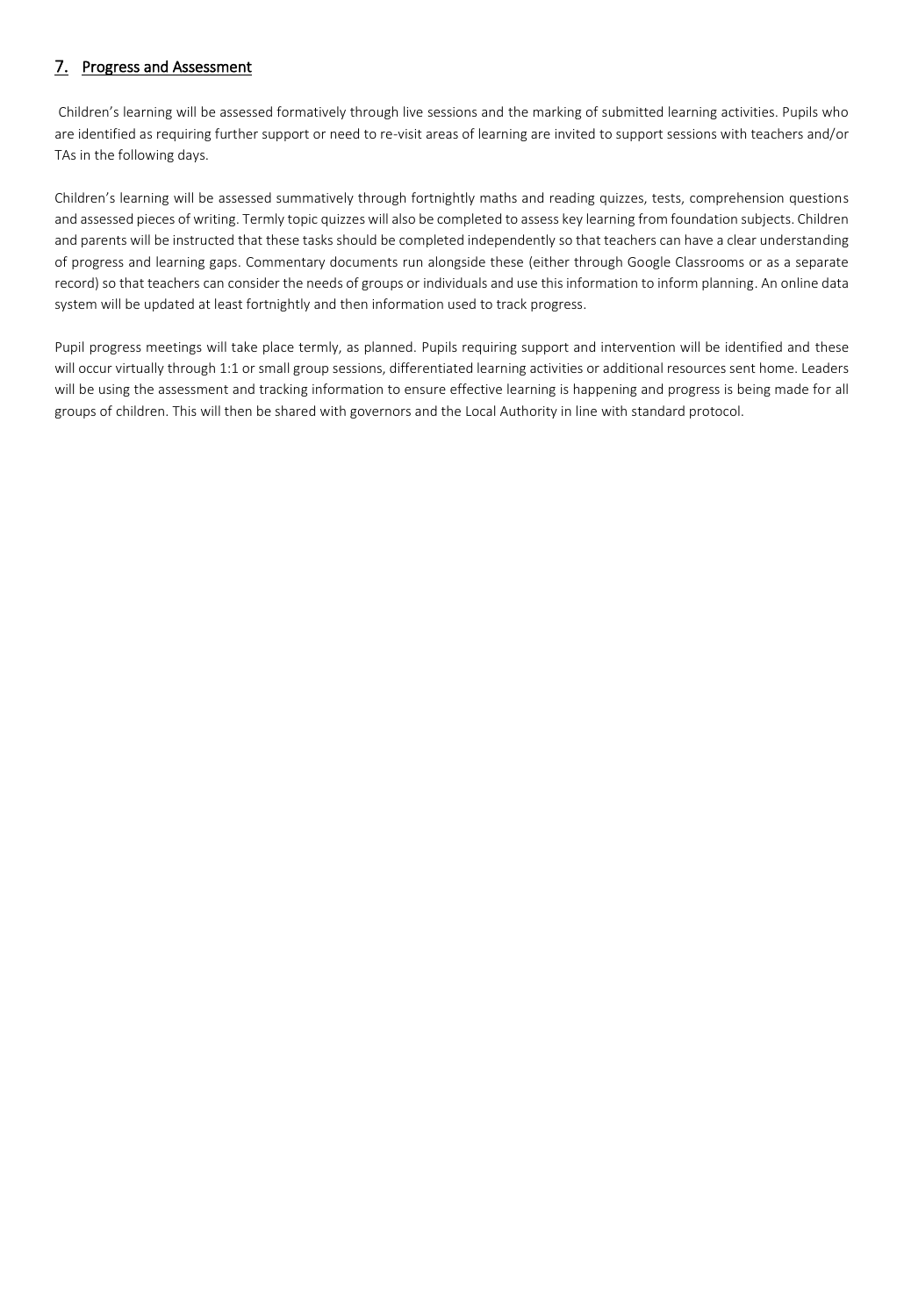#### APPENDIX A – EYFS and Key Stage One User Agreement for Remote Learning

Early Years and Key Stage  $1(4 - 6$  years old)

### The Agreement

This Agreement is intended to help our younger pupils understand: 

- How to stay safe while using the internet and other digital technologies for educational, personal and recreational use.
- That they must use school systems in a responsible way, to ensure that there is no risk to their own safety or to the safety and security of the systems and other users.

### This is how we stay safe when we use computers at school and at home:

- I will ask an adult if I want to use the computers / devices and will only use it when they are with me;
- I will only use activities that an adult has told or allowed me to use;
- I will keep information about me safe;
- I will not share my password;
- I will be kind to others online when I am sending messages;
- I will ask for help from an adult if I am not sure what to do or if I think I have made a mistake;
- I will tell an adult if I see something that upsets me on the screen or if I am worried;
- I know that if I break these rules, I might not be allowed to use the computers / devices;

### When I am learning from home:

- I will ask an adult if I want to use a computer or device;
- If I am in a 'live lesson' with my teacher an adult will be close by me;
- I will make sure that I use my computer or device in a sensible place (not in my bedroom);
- I will only do activities online that a teacher or suitable adult has told me or allowed me to use;
- I will ask for help from an adult if I am not sure what to do or if I think I have made a mistake;
- I will tell a teacher or adult if I see something that upsets me on the screen.

| $\bullet$               |       |  |
|-------------------------|-------|--|
| Child's Name:           |       |  |
| Year Group: Vear Croup: | Date: |  |
| Parent's Name:          |       |  |
| Parent's Signature:     | Date: |  |